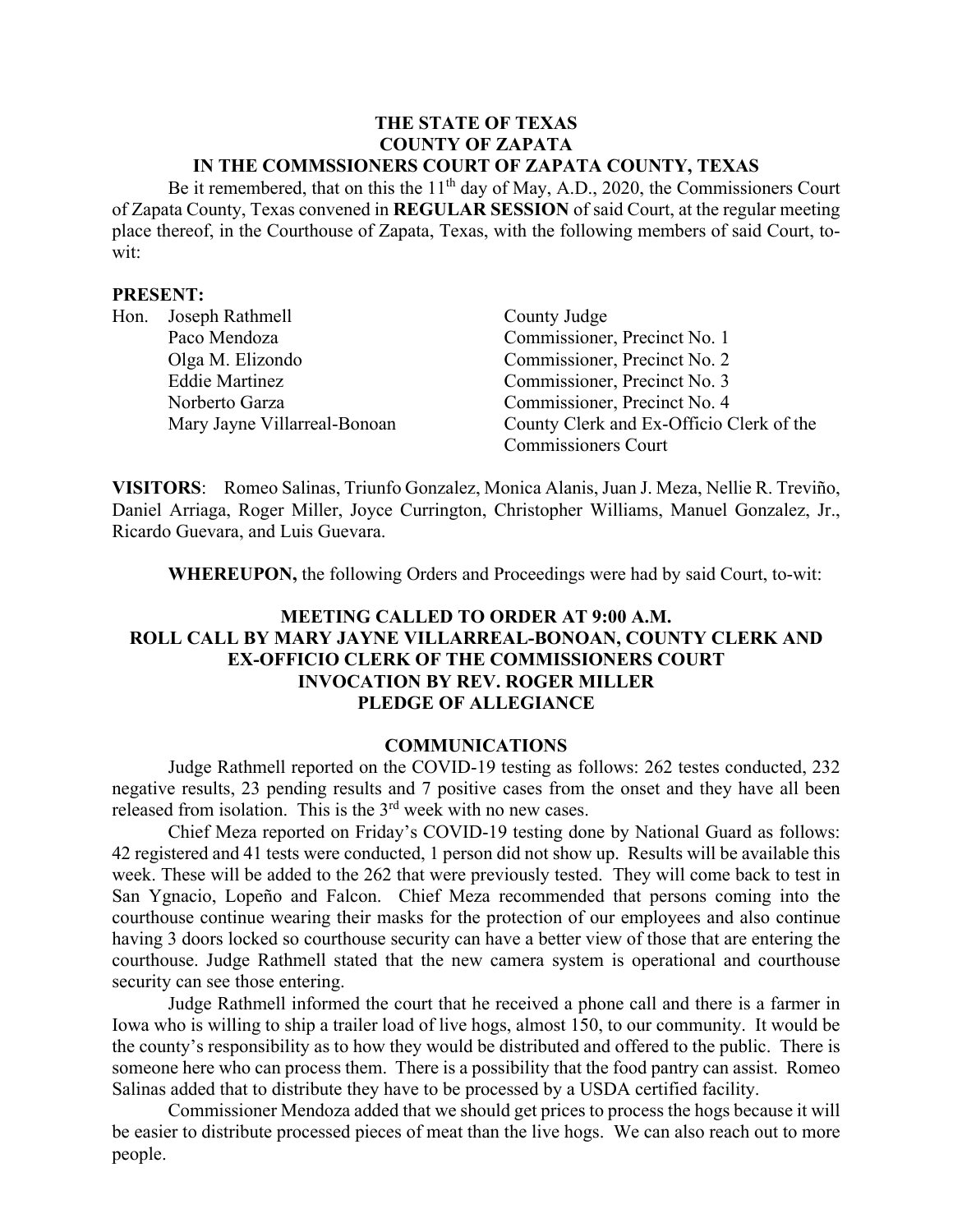### **ORDER APPROVING INVOICES**

Motion was made by Commissioner Mendoza, seconded by Commissioner Elizondo, to approve invoices in the amount of \$1,061,107.22 as presented by Triunfo Gonzalez.

The above motion, being put to a vote, was approved by the affirmative vote of all members of the Court.

## **ORDER APPROVING TREASURER'S REPORT**

Motion was made by Commissioner Mendoza, seconded by Commissioner Garza, to approve Treasurer's Report as requested by Hon. Romeo Salinas, County Treasurer.

The above motion, being put to a vote, was approved by the affirmative vote of all members of the Court.

# **ORDER APPROVING CHECKS ISSUED**

Motion was made by Commissioner Mendoza, seconded by Commissioner Elizondo, to approve checks issued in the amount of \$1,061,108.90 as requested by Hon. Romeo Salinas, County Treasurer.

The above motion, being put to a vote, was approved by the affirmative vote of all members of the Court.

## **TAX / ASSESSOR COLLECTOR'S REPORT**

Tax Assessor/Collector's office reported Hotel-Motel tax collections in the amount of \$6,574.01 for the month of April with a year–to-date total of \$65,932.76. Tax collections at a rate of 81.92% for a total base tax collected of \$5,347,777.31.

Mrs. Figueroa will be installing plexiglass to her counter; it will be glued on using silicone and can be removed in the future. The office is currently open, but not face to face.

## **ORDER ALLOWING FOURTH AMENDED SHELTER IN PLACE ORDER FOR ZAPATA COUNTY TO EXPIRE AND FOLLOW GOV. ABBOTT'S EXECUTIVE ORDER AND GUIDELINES**

Motion was made by Commissioner Martinez, seconded by Commissioner Elizondo, to allow the Fourth Amended Shelter In Place Order for Zapata County to expire and follow Governor Abbott's Executive Order and guidelines, as needed as requested by Hon. Joe Rathmell, County Judge. We can recommend the wearing of a mask, but cannot be enforced; private businesses can require wearing a mask. We can request a 50% occupancy for businesses, because we do not have active cases. Certain businesses have not been addressed.

The above motion, being put to a vote, was approved by the affirmative vote of all members of the Court.

## **ORDER ALLOWING FOURTH AMENDED ORDER REGARDING PUBLIC AND PRIVATE GATHERINGS IN ZAPATA COUNTY TO EXPIRE AND FOLLOW GOV. ABBOTT'S EXECUTIVE ORDER AND GUIDELINES**

Motion was made by Commissioner Mendoza, seconded by Commissioner Elizondo, to allow the Fourth Amended Order Regarding Public and Private Gatherings in Zapata County to expire and follow guidelines as set forth by Governor Abbott as requested by Hon. Joe Rathmell, County Judge.

The above motion, being put to a vote, was approved by the affirmative vote of all members of the Court.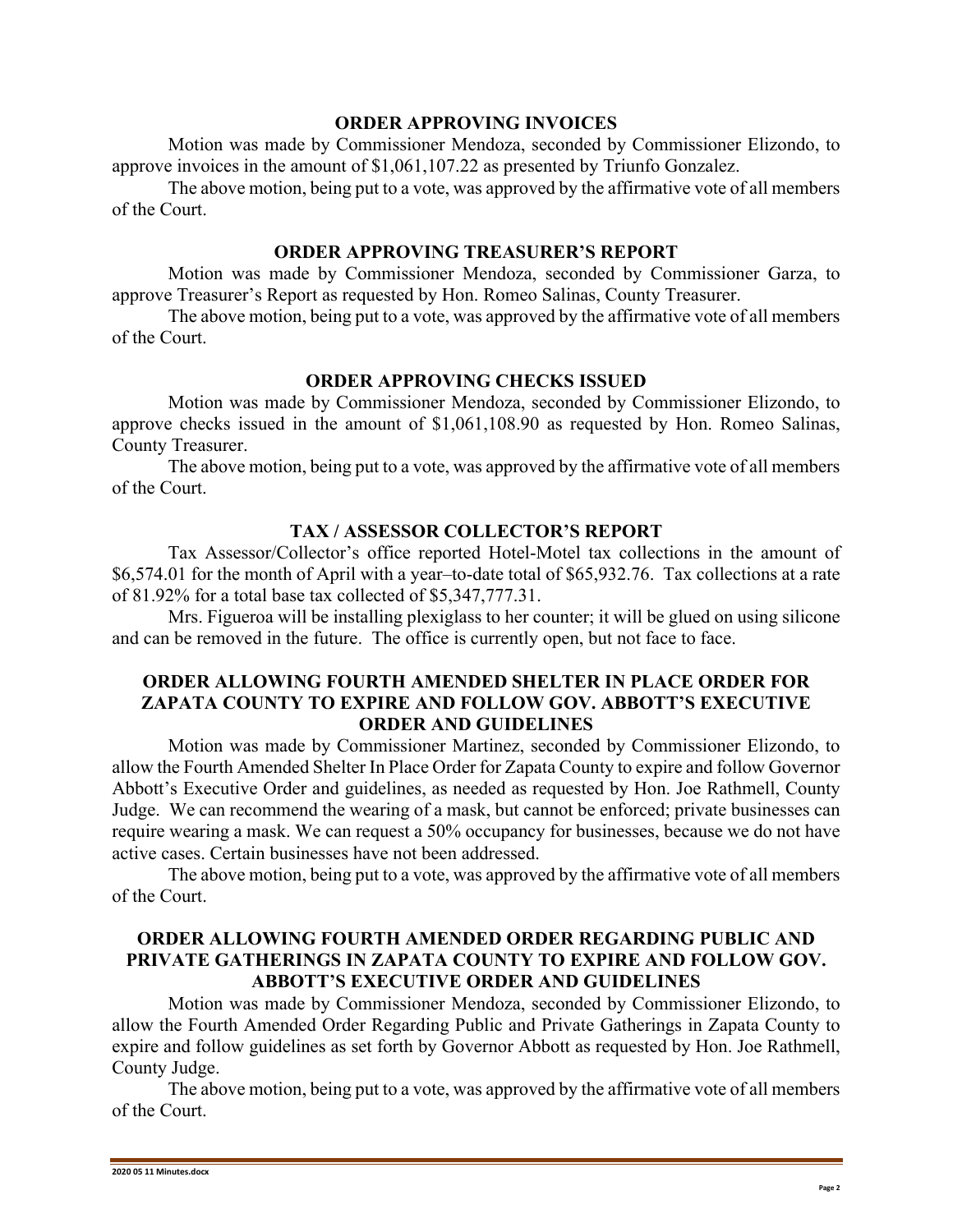## **ORDER EXTENDING CLOSURE OF ALL SENIOR NURITION CENTERS RUN BY ZAPATA C OUNTY AND PROVIDE ALL ELIGIBLE PARTICIPANTS WITH HOME DELIVERED MEALS**

Motion was made by Commissioner Mendoza, seconded by Commissioner Martinez, to approve to extend the closure of all Senior Nutrition Centers run by Zapata County and provide all eligible participants with home delivered meals until May 30, 2020 as requested by Hon. Joe Rathmell, County Judge.

The above motion, being put to a vote, was approved by the affirmative vote of all members of the Court.

## **ORDER ALLOWING CLOSURE OF ALL PUBLIC SPACES RUN BY ZAPATA COUNTY TO EXPIRE**

Motion was made by Commissioner Mendoza, seconded by Commissioner Martinez, to allow closure of all public spaces run by Zapata County to expire and follow Governor Abbott's guidelines, does not include pavilion, community centers, library and museum, as requested by Hon. Joe Rathmell, County Judge.

The above motion, being put to a vote, was approved by the affirmative vote of all members of the Court.

## **ORDER TO TABLE REQUEST BY JUDGE RATHMELL REGARDING PAYMENT TO GLOBAL TECHNOLOGIES FOR INSTALLMENT OF COURTHOUSE SECURITY CAMERAS**

Motion was made by Commissioner Mendoza, seconded by Commissioner Elizondo, to table request by Judge Rathmell regarding payment of \$44,369.30 to Global Technologies for installment of courthouse security cameras.

The above motion, being put to a vote, was approved by the affirmative vote of all members of the Court.

## **ORDER TO TABLE REQUEST BY JUDGE RATHMELL REGARDING FUNDING FOR BASS CHAMPS FISHING TOURNAMENT**

Motion was made by Commissioner Mendoza, seconded by Commissioner Martinez, to table request by Judge Rathmell regarding funding of \$5,000 for the Bass Champs Fishing Tournament scheduled for May 30, 2020 and to allow the use of the pavilion at the county boat ramp.

The above motion, being put to a vote, was approved by the affirmative vote of all members of the Court.

## **ORDER APPROVING THE ASSIGNMENT OF THE 1ST SATURDAY OF EACH MONTH TO OPEN THE COUNTY LANDFILL AT NO FEE FOR ZAPATA COUNTY RESIDENTS FOR DISPOSAL OF LARGE HOUSEHOLD ITEMS**

Motion was made by Commissioner Mendoza, seconded by Commissioner Martinez, to approve the assignment of the 1<sup>st</sup> Saturday of each month to open the county landfill, at no fee for Zapata County residents, for disposal of large household items (no household trash) as requested by Hon. Olga Elizondo, Commissioner Pct. 2.

The above motion, being put to a vote, was approved by the affirmative vote of all members of the Court.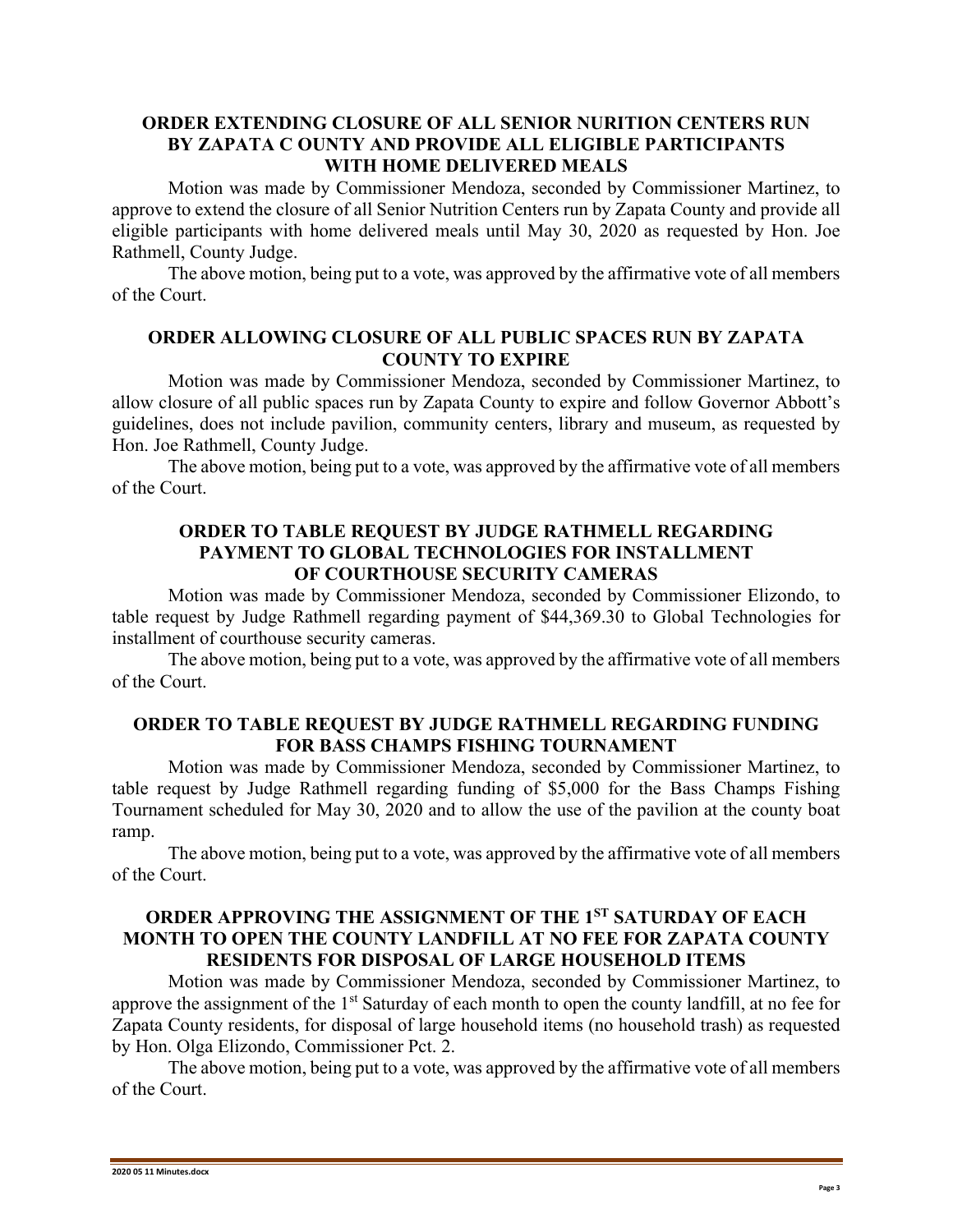### **ORDER ACCEPTING RESIGNATION OF RAFAEL BENAVIDES**

Motion was made by Commissioner Mendoza, seconded by Commissioner Martinez, to accept the resignation of Rafael Benavides, Labor/Maintenance, 15-012-slot #6, effective May 4, 2020, as requested by Hon. Olga Elizondo, Commissioner Pct. 2.

The above motion, being put to a vote, was approved by the affirmative vote of all members of the Court.

## **ORDER APPROVING HIRING OF CORANDO GARCIA, JR. AS LABOR MAINTENANCE**

Motion was made by Commissioner Mendoza, seconded by Commissioner Martinez, to approve hiring of Corando Garcia, Jr., as Labor/Maintenance in 15-012-slot #6, at \$9.48 per hour, effective May 4, 2020, as requested by Olga Elizondo, Commissioner Pct. 2.

The above motion, being put to a vote, was approved by the affirmative vote of all members of the Court.

## **ORDER APPROVING REQUEST FROM THE LAREDO SECTOR – U.S. BORDER PATROL TO SET UP AN AUTONOMOUS SELF-POWERED TOWER**

Motion was made by Commissioner Martinez, seconded by Commissioner Mendoza, to approve a request from the Laredo Sector – U.S. Border Patrol to set up an autonomous selfpowered tower as requested by Hon. Olga Elizondo, Commissioner Pct. 2.

The above motion, being put to a vote, was approved by the affirmative vote of all members of the Court.

# **MOTION DIED DUE TO TIED VOTE - REQUEST BY ADRIANA FIGUEROA, TAX ASSESSOR-COLLECTOR FOR SALARY ADJUSTMENT FOR ANNA JUAREZ**

Motion was made by Commissioner Elizondo, seconded by Commissioner Martinez, to approve request by Adriana Figueroa, Tax Assessor-Collector for salary adjustment for Anna Juarez to \$16.92 per hour. No additional funds or amendments to the budget will be required as funds are available and currently in the budget.

The above motion, being put to a vote, was approved by the affirmative vote of Commissioners Elizondo and Martinez. Judge Rathmell and Commissioner Mendoza voted against. Motion died.

## **ORDER APPROVING INVOICE AND REVIEW OLD LANDFILL SURVEY**

Motion was made by Commissioner Mendoza, seconded by Commissioner Martinez, to approve invoice in the amount of \$5,640, payable to Premier Engineering, to be paid out of nondepartment consulting fees. Mr. Gonzalez reported that the old landfill will be decommissioned. A survey had been made along with a topological map.

The above motion, being put to a vote, was approved by the affirmative vote of all members of the Court.

# **ORDER APPROVING PAYMENT OF INVOICE AND STATUS REVIEW OF ZAPATA COUNTY JAIL PLAN REPAIR**

Motion was made by Commissioner Martinez, seconded by Commissioner Mendoza, to approve payment of invoice payable to Premier Engineering in the amount of \$6,200.00 for Zapata County Jail Plan Repair as requested by Manuel Gonzalez, Premier Engineering. Mr. Gonzalez reported that there is an issue with ponding on the exterior, splash blocks will need to be installed,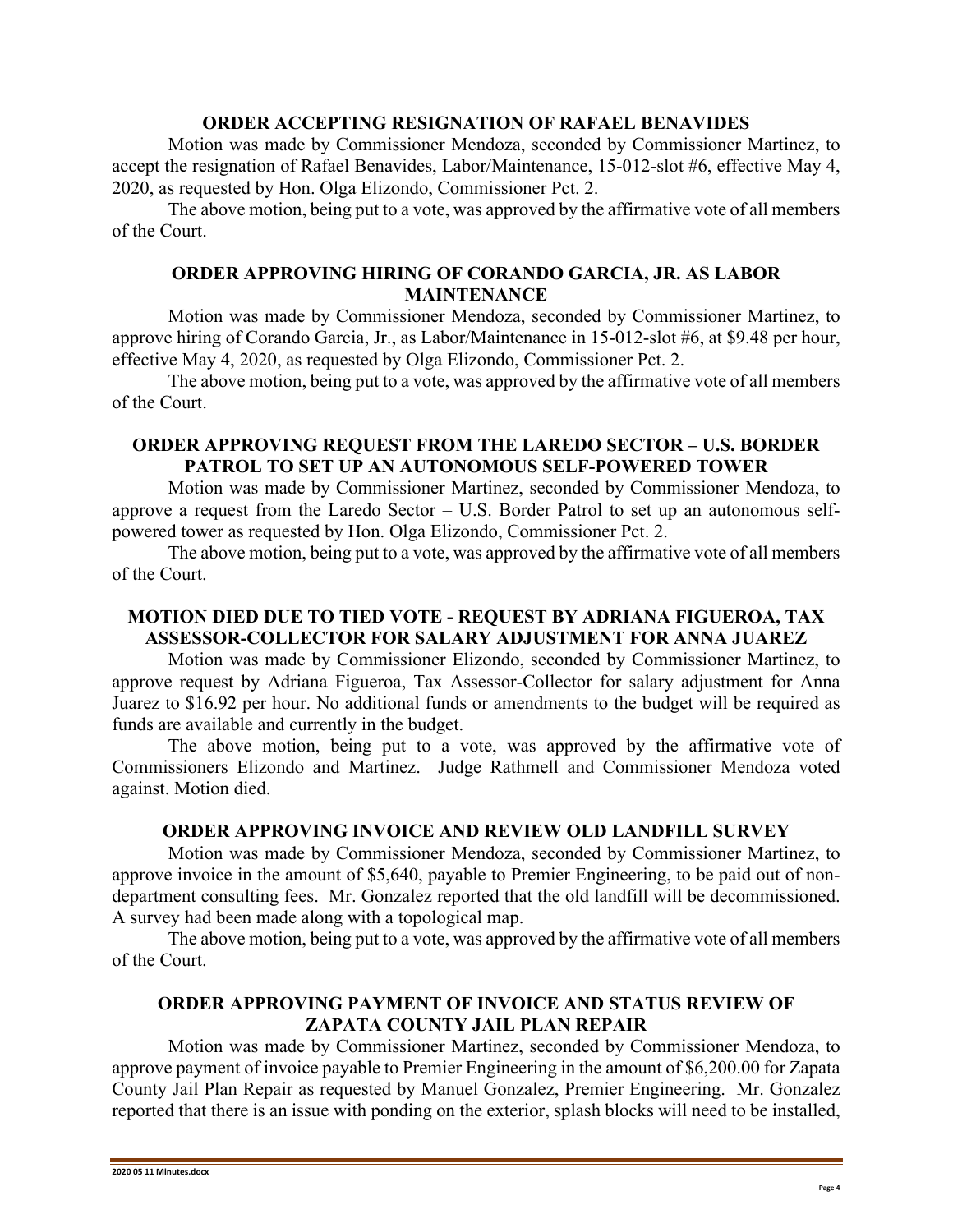this is out for bids. Topographic survey and grating plans have also been prepared. Roof issues are being bid out. Jail has been inspected and is structurally safe to be occupied.

The above motion, being put to a vote, was approved by the affirmative vote of all members of the Court.

## **ORDER APPROVING PAYMENT OF INVOICE AND STATUS REVIEW OF FALCON SHORES DRIVE 6" WATERLINE INSTALLATION PROGRESS**

Motion was made by Commissioner Mendoza, seconded by Commissioner Martinez, to approve payment of invoice payable to Guzman Backhoe in the amount of \$12,250.00; and invoice in the amount of \$3,500.00 payable to Premier Engineering for the Falcon Shores Drive (Nicholson Subdivision) 6" waterline installation as requested by Manuel Gonzalez, Premier Engineering. Mr. Gonzalez reported that water pressure issues are due to having a 2" line and more homes than the line can handle. A 6" line has been added on the East side of Falcon Shores Drive and are making connections at both ends. Waterworks staff has informed Premier Engineering that there is already a 6" line a block and a half away on the end of Nicholson Subdivision, not extended all the way to the last street. There is a 4" line on Villarreal Street. They are interconnecting the middle of Martinez Street.

The above motion, being put to a vote, was approved by the affirmative vote of all members of the Court.

## **ORDER APPROVING PAYMENT OF INVOICES AND REVIEW OF ZAPATA COUNTY WASTEWATER TREATMENT PLANT PROGRESS**

Motion was made by Commissioner Martinez, seconded by Commissioner Mendoza, to approve payment of invoice payable ACP in the amount of \$21,403.61 (invoice #29) and invoice in the amount of \$42,807.21 (invoice #30) for installation of pumps and communications that were added on change order. They have indicated that some of the pumps are still on back order due to deliveries taking longer. They are working on a small piece of paving and seeding.

The above motion, being put to a vote, was approved by the affirmative vote of all members of the Court.

## **ORDER APPROVING PAYMENT OF INVOICES AND REVIEW OF FALCON MESA PAVING PROJECT**

Motion was made by Commissioner Mendoza, seconded by Commissioner Elizondo, to approve payment of invoices in the amount of \$1,330.40 and \$1,039.00 payable to Terracon for testing on caliche; and payment for retainage fee to REIM Construction in the amount of \$30,692.27, to be paid out of Precinct 3 project funds. Project is 100% complete

The above motion, being put to a vote, was approved by the affirmative vote of all members of the Court.

| approve the following line item transfer to meet departmental needs: |                       |                       |                          |               |  |
|----------------------------------------------------------------------|-----------------------|-----------------------|--------------------------|---------------|--|
|                                                                      | <b>DEPARTMENT</b>     | <b>LINE-ITEM FUND</b> |                          | <b>AMOUNT</b> |  |
| <b>FROM</b>                                                          | Sheriff's County Jail | 10-561-335            | <b>Computer Expense</b>  | \$2,000.00    |  |
| TO                                                                   | Sheriff's County Jail | $10-561-462$          | Miscellaneous and Rental | \$2,000.00    |  |
| <b>FROM</b>                                                          | Sheriff's County Jail | 10-561-336            | Law Enforcement Supplies | \$2,000.00    |  |
| <b>TO</b>                                                            | Sheriff's County Jail | $10-561-462$          | Miscellaneous and Rental | \$2,000.00    |  |
| <b>FROM</b>                                                          | Sheriff's County Jail | 10-561-337            | <b>Prisoner Supplies</b> | \$2,000.00    |  |

#### **ORDER APPROVING LINE ITEM TRANSFERS**

Motion was made by Commissioner Mendoza, seconded by Commissioner Martinez, to

**2020 05 11 Minutes.docx**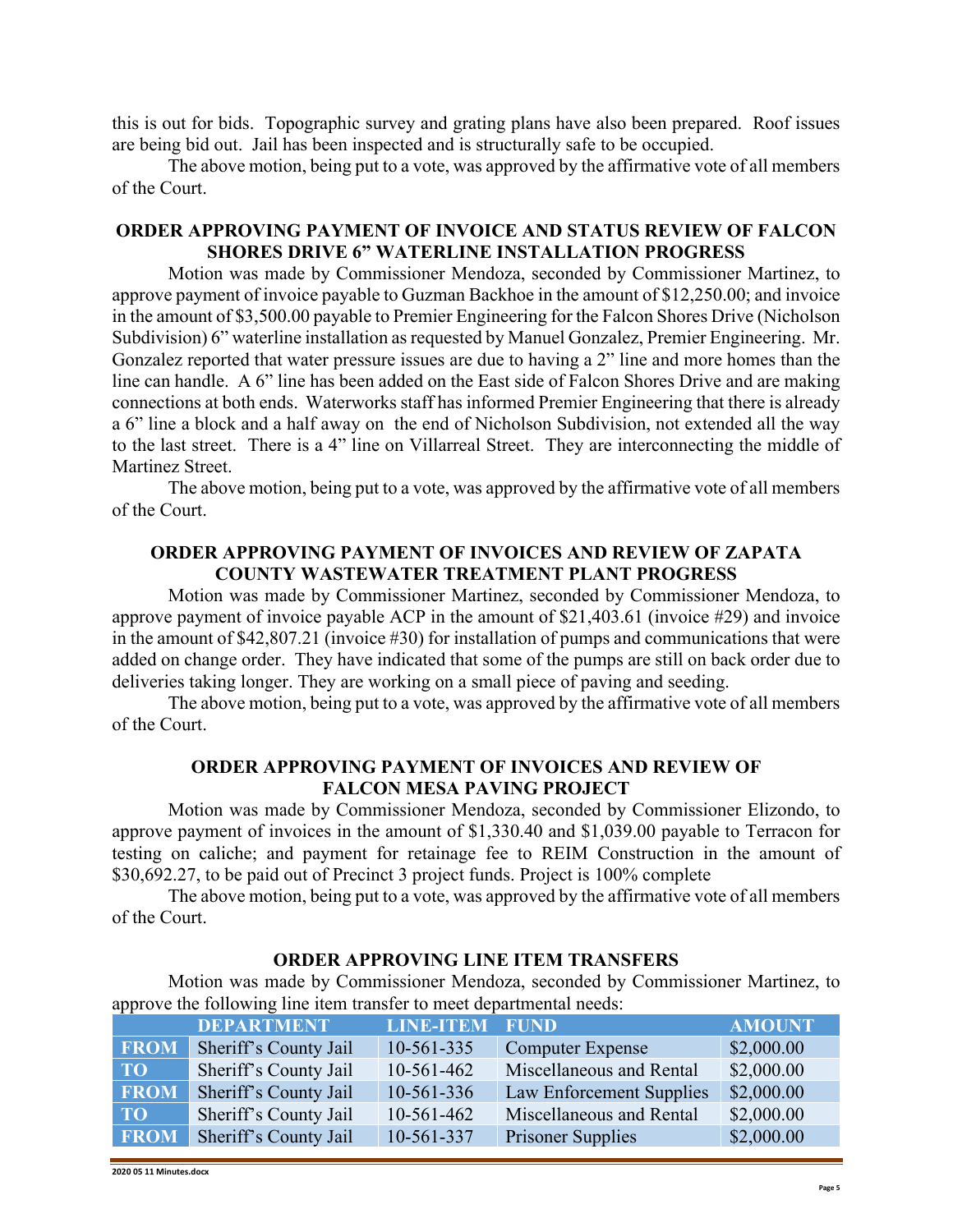| <b>TO</b>   | Sheriff's County Jail   | $10-561-462$ | Miscellaneous and Rental     | \$2,000.00 |
|-------------|-------------------------|--------------|------------------------------|------------|
| <b>FROM</b> | Sheriff's Regional Jail | 10-567-336   | Law Enforcement Supplies     | \$1,500.00 |
| TO          | Sheriff's Regional Jail | 10-567-456   | <b>Equipment Rental</b>      | \$1,500.00 |
| <b>FROM</b> | Sheriff's Regional Jail | 10-567-337   | Prisoner Clothes             | \$3,000.00 |
| TO          | Sheriff's Regional Jail | 10-567-456   | <b>Equipment Maintenance</b> | \$3,000.00 |
| <b>FROM</b> | Sheriff's Regional Jail | 10-567-391   | <b>Prisoner Medication</b>   | \$5,500.00 |
| <b>TO</b>   | Sheriff's Regional Jail | 10-567-456   | <b>Equipment Maintenance</b> | \$5,500.00 |

as requested by Sheriff Alonso M. Lopez, Sheriff's Office.

The above motion, being put to a vote, was approved by the affirmative vote of all members of the Court.

Motion was made by Commissioner Mendoza, seconded by Commissioner Martinez, to approve the following line item to meet departmental needs:

|    | <b>DEPARTMENT</b>        | LINE-ITEM FUND |                  | AMOUNT     |
|----|--------------------------|----------------|------------------|------------|
|    | <b>FROM</b> County Judge | $10-400-330$   | Fuel/Maintenance | \$1,000.00 |
| TO | County Judge             | $10-400-310$   | Office Supplies  | \$1,000.00 |

as requested by Roxana Elizondo, County Judge's Office

The above motion, being put to a vote, was approved by the affirmative vote of all members of the Court.

## **MOTION WAS MADE BY COMMISSIONER MENDOZA, SECONDED BY COMMISSIONER MARTINEZ, TO ENTER INTO EXECUTIVE SESSION**

## **MOTION WAS MADE BY COMMISSIONER MARTINEZ, SECONDED BY COMMISSIONER ELIZONDO, TO RETURN TO REGULAR SESSION**

## **ORDER AUTHORIZING COUNTY ATTORNEY TO DRAFT A LETTER WITH LANGUAGE FOR PROVISIONS REGARDING EXCLUSIVITY RIGHTS REGARDING INDUSTRIAL WASTE DISPOSAL**

Motion was made by Commission Mendoza, seconded by Commissioner Martinez, authorizing county attorney to draft a letter with language for provisions regarding exclusivity rights regarding industrial waste disposal as requested by Hon. Joe Rathmell, County Judge.

*Closed Session/Executive Session is requested pursuant to Texas Government Code Title 5, Subchapter D, Section 551.071 (A)(B) Consultation with Attorney.*

The above motion, being put to a vote, was approved by the affirmative vote of Commissioner Mendoza, Martinez, and Elizondo. Judge Rathmell abstained. Motion carried.

#### **ADJOURN**

Motion to adjourn was made by Commissioner Martinez, seconded by Commissioner Mendoza, and being put to a vote, was approved by the affirmative vote of all members of the Court.